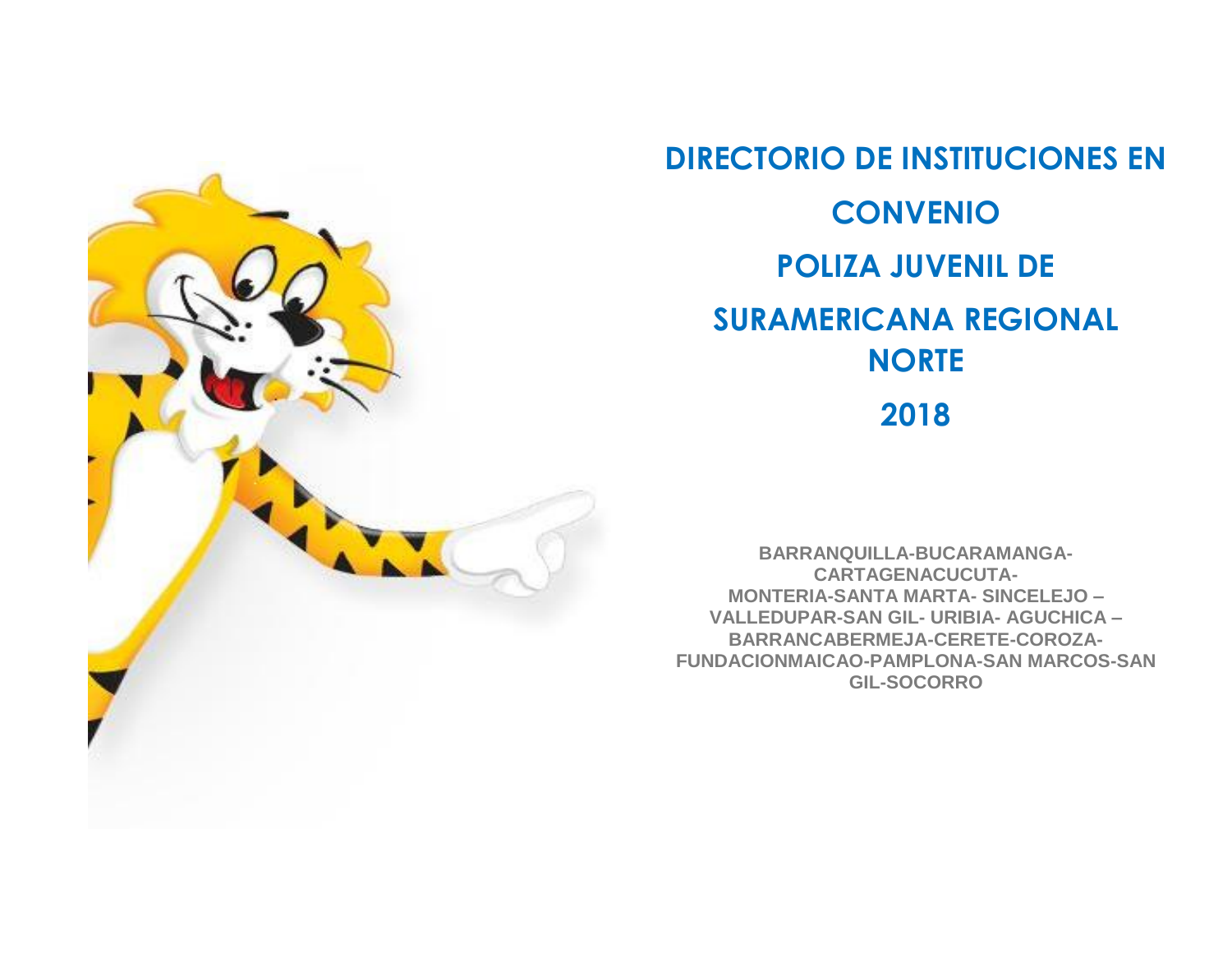

## CLINICAS E INSTITUCIONES.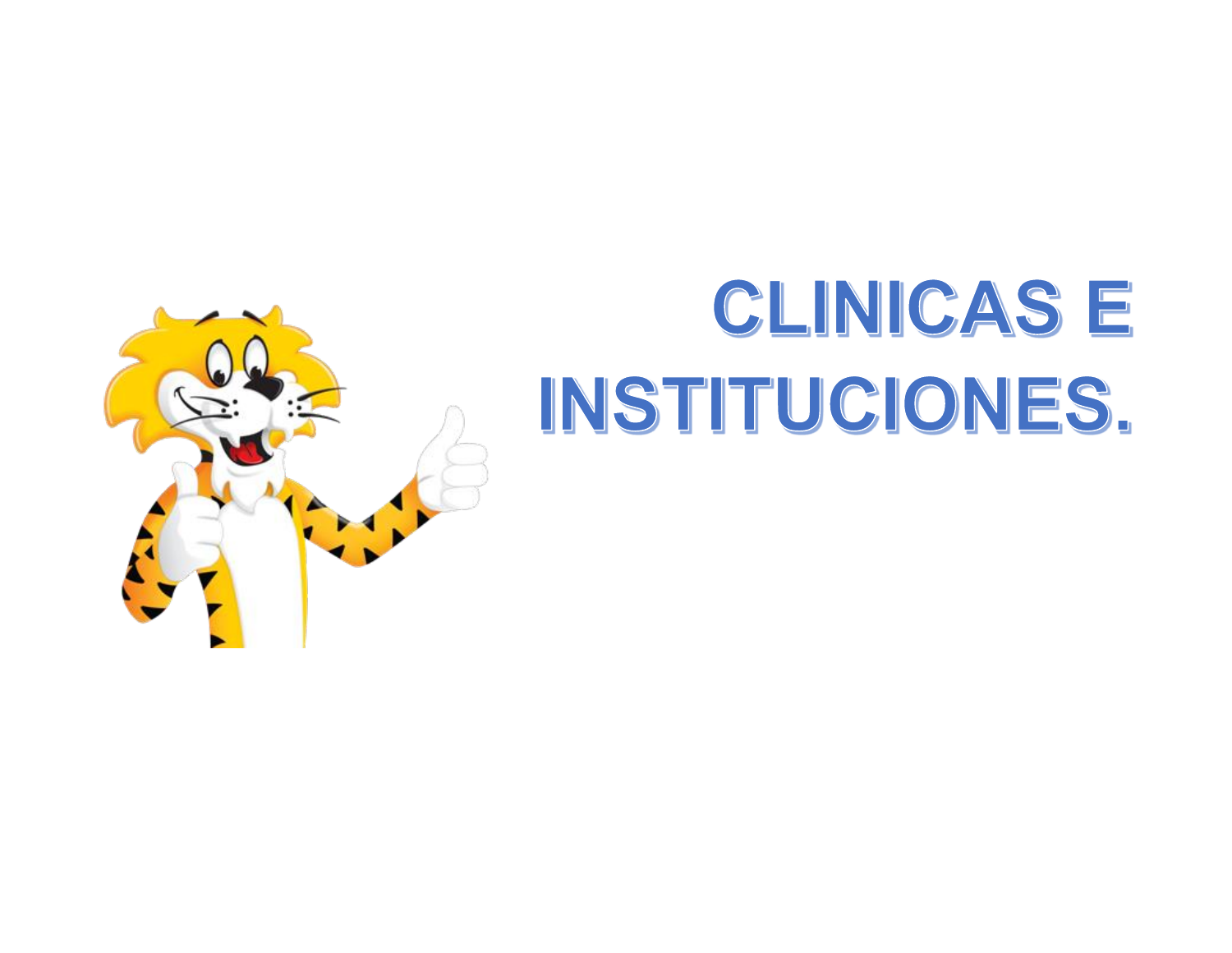| <b>CIUDAD</b>            | <b>SERVICIO</b>                                | <b>NOMBRE O RAZON SOCIAL</b>                                         | <b>DIRECCION</b>                               | <b>TELEFONO</b>              |
|--------------------------|------------------------------------------------|----------------------------------------------------------------------|------------------------------------------------|------------------------------|
| <b>AGUACHICA - CESAR</b> | <b>URGENCIAS POR TRAUMA</b>                    | CLINICA DE ESPECIALISTAS MARIA AUXILIADORA LTDA                      | CL 5 # 32 07                                   | 5653357-5653356 -<br>5653429 |
| <b>BARRANCABERMEJA</b>   | URGENCIAS POR TRAUMA                           | CLINICA SAN NICOLAS-BARRANCABERMEJA                                  | CALLE 52 # 17-85                               | 6225895                      |
| <b>BARRANCABERMEJA</b>   | URGENCIAS POR TRAUMA                           | UNIDAD CLINICA LA MAGDALENA                                          | CALLE 50 # 24-37                               | 6110809                      |
| <b>BARRANQUILLA</b>      | <b>URGENCIAS POR TRAUMA</b>                    | CLINICA SAN VICENTE-UNIDAD MEDICO Qx                                 | Carrera 49C No. 86-46                          | 3575904-3575964              |
| <b>BARRANQUILLA</b>      | URGENCIAS POR TRAUMA                           | CLINICA DEL CARIBE                                                   | Calle 80 # 49C-65                              | 3305200                      |
| <b>BARRANQUILLA</b>      | URGENCIAS POR TRAUMA                           | CLINICA GENERAL DEL NORTE                                            | Carrera 48 # 70-28                             | 3564455-3582928              |
| <b>BARRANQUILLA</b>      | URGENCIAS POR TRAUMA                           | CLINICA LA ASUNCIÓN                                                  | Calle 70B # 41-93                              | 3365900-315-2197605          |
| <b>BARRANQUILLA</b>      | <b>URGENCIAS POR TRAUMA</b>                    | SOCIEDAD CLINICA IBEROAMERICA<br>S.A.S                               | Cl. 86 # 50 36                                 | 3221777                      |
| <b>BARRANQUILLA</b>      | <b>URGENCIAS POR TRAUMA</b>                    | <b>CLINICA PORTO AZUL</b>                                            | CRA. 28 CORREDOR<br>UNIVERSITARIO # $1B - 31$  | 3672600 - 3672700            |
| <b>BARRANQUILLA</b>      | URGENCIAS POR TRAUMA EN ORTOPEDIA              | CLINICA ATENAS LIMITADA IPS                                          | Calle 80 # 49C-10                              | 3568383-3780052              |
| <b>BARRANQUILLA</b>      | URGENCIAS POR TRAUMA EN ORTOPEDIA              | <b>CLINICA DE FRACTURAS</b>                                          | Carrera 51B # 86-48                            | 3780050                      |
| <b>BARRANQUILLA</b>      | URGENCIAS POR TRAUMA EN ORTOPEDIA              | CLINICA LA VICTORIA                                                  | Calle 45 # 14-98                               | 3464600-3460022-<br>3460033  |
| <b>BUCARAMANGA</b>       | URGENCIAS POR TRAUMA                           | <b>CLINICA CHICAMOCHA</b>                                            | CARRERA 28 #40-30                              | 6459680                      |
| <b>BUCARAMANGA</b>       | <b>URGENCIAS POR TRAUMA</b>                    | CLINICA MATERNO INFANTIL SAN LUIS                                    | CALLE 48 # 28-56                               | 6430026                      |
| <b>BUCARAMANGA</b>       | URGENCIAS POR TRAUMA EN<br><b>OFTALMOLOFIA</b> | FUNDACIÓN OFTALMOLÓGICA DE SANTANDER-<br>CLINICA CARLOS ARDILA LULLE | Carrera 24 Calle 154<br>Urbanización El bosque | 6384160-6382828              |
| CARTAGENA                | <b>URGENCIAS POR TRAUMA</b>                    | CLINICA SAN JOSE DE TORICE                                           | Cr. 14 # 43-66 BARRIO<br><b>TORICES</b>        | 6569030                      |
| CARTAGENA                | URGENCIAS POR TRAUMA                           | NUEVO HOSPITAL DE BOCAGRANDE                                         | Calle 5A Carrera 6A                            | 6502800                      |
| <b>CERETE</b>            | <b>URGENCIAS POR TRAUMA</b>                    | <b>CLINICA CERETE IPS LTDA</b>                                       | Calle 15A # 12-48                              | 77448692-7746986             |
| <b>COROZAL</b>           | <b>URGENCIAS POR TRAUMA</b>                    | <b>IPS CLINICA COROZAL</b>                                           | Calle 28 # 27-64 Corozal                       | 2843599                      |
| <b>CUCUTA</b>            | URGENCIAS POR TRAUMA                           | CLINICA LOS ANDES LTDA.                                              | Avenida 1 # 17-21                              | 5730880                      |
| <b>CUCUTA</b>            | <b>URGENCIAS POR TRAUMA</b>                    | CLINICA SANTA ANA                                                    | Avenida $11E \# 8-41$                          | 5828384                      |
| <b>FUNDACION</b>         | <b>URGENCIAS POR TRAUMA</b>                    | CLINICA SANTA TERESA DE FUNDACION                                    | $Cr.7#11-78$                                   | 4140237-4141473              |
| <b>MAICAO</b>            | URGENCIAS POR TRAUMA                           | SOCIEDAD MEDICA CLINICA MAICAO LTDA.                                 | Calle 16 # 6-41 MAICAO                         | 7250300-7250400              |
| <b>MONTERIA</b>          | <b>URGENCIAS POR TRAUMA</b>                    | CLINICA CENTRAL DE MONTERIA                                          | Carrera 6 # 30-36                              | 7823376-7823282              |
| <b>MONTERIA</b>          | URGENCIAS POR TRAUMA                           | <b>CLINICA MONTERIA</b>                                              | Calle 30 # 3-19                                | 7823370-7811963              |
| <b>MONTERIA</b>          | <b>URGENCIAS POR TRAUMA</b>                    | CLINICA ZAYMA                                                        | Calle 28 # 7-11                                | 7811848                      |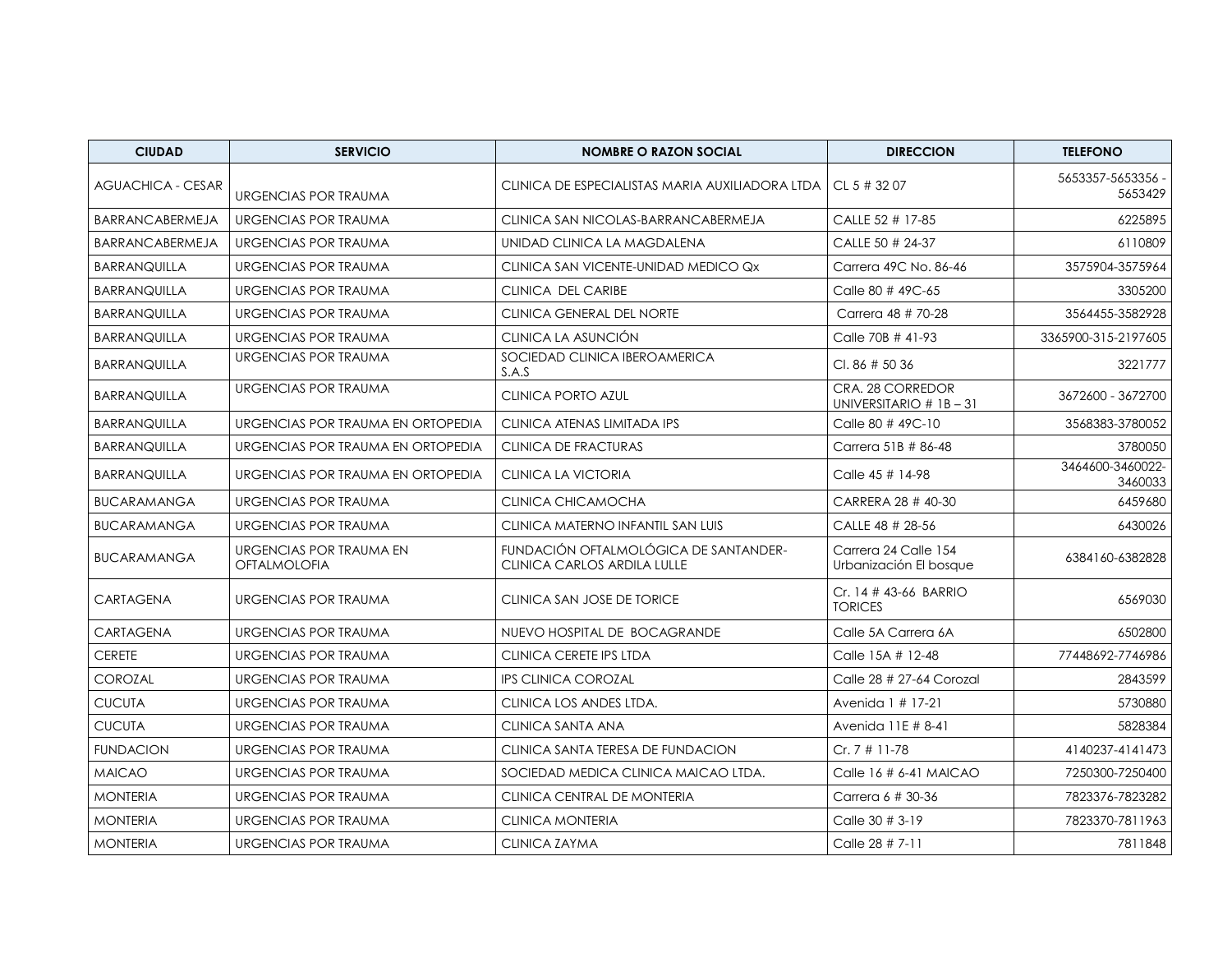| <b>CIUDAD</b>         | <b>SERVICIO</b>                   | <b>NOMBRE O RAZON SOCIAL</b>                                     | <b>DIRECCION</b>            | <b>TELEFONO</b>             |
|-----------------------|-----------------------------------|------------------------------------------------------------------|-----------------------------|-----------------------------|
| <b>MONTERIA</b>       | URGENCIAS POR TRAUMA EN ORTOPEDIA | ESPECIALISTAS ASOCIADOS CLINICA DE TRAUMAS Y<br><b>FRACTURAS</b> | Calle 27 # 13-38            | 7919999                     |
| <b>PAMPLONA</b>       | URGENCIAS POR TRAUMA              | <b>CLINICA PAMPLONA</b>                                          | Carrera 8 # 11-55           | 681060-681070               |
| <b>SAN GIL</b>        | URGENCIAS POR TRAUMA              | CLINICA SANTA CRUZ DE LA LOMA S.A.                               | Calle 12 # 12-20            | 7242100-7237566             |
| SAN MARCOS            | URGENCIAS POR TRAUMA              | HOSPITAL SAN MARCOS E.S.E.                                       | Calle 22 # 20-22 San Marcos | 2954921-2954100             |
| SANTA MARTA           | URGENCIAS POR TRAUMA              | <b>CLINICA DEL PRADO</b>                                         | Carrera 5 Calle 26 Esquina  | 432 92 00 - 421 00 45       |
| SINCELEJO             | <b>URGENCIAS POR TRAUMA</b>       | CLINICA DE LA SABANA                                             | Calle 27 # 18-50            | 2825542                     |
| SINCELEJO             | URGENCIAS POR TRAUMA              | POLICLINICA MEDALLA MILAGROSA LTDA.                              | Carrera 16 # 26-28          | 2811886-282514              |
| SINCELEJO             | URGENCIAS POR TTRAUMA             | CLINICA SANTA MARIA LTDA.                                        | Carrera 22 # 16A-47         | 2812432-2812430             |
| SOCORRO-<br>SANTANDER | URGENCIAS POR TRAUMA              | E.S.E. HOSPITAL REGIONAL MANUELA BELTRAN                         | Carrera 16 # 9 53           | 7299956 - 7299963           |
| URIBIA-GUAJIRA        | URGENCIAS POR TRAUMA              | HOSPITAL NUESTRA SEÑORA DEL PERPETUO SOCORRO                     | Transversal $8# 6-45$       | 7177532                     |
| VALLEDUPAR            | URGENCIAS POR TRAUMA              | CLINICA CESAR LTDA.                                              | Calle $16 \# 14 - 90$       | 5711896-5711897             |
| VALLEDUPAR            | URGENCIAS POR TRAUMA              | MEDICOS LTDA. IPS                                                | Calle 16B # 11-33           | 5706567-5708347-<br>5706685 |
| VALLEDUPAR            | <b>URGENCIAS POR TRAUMA</b>       | SOCIEDAD CLINICA VALLEDUPAR                                      | Calle $16 \# 15 - 15$       | 5711861-5711862             |
| VALLEDUPAR            | URGENCIAS POR TRAUMA EN ORTOPEDIA | CLINICA ERASMO LTDA.                                             | Calle 6B # 13-52            | 5737068                     |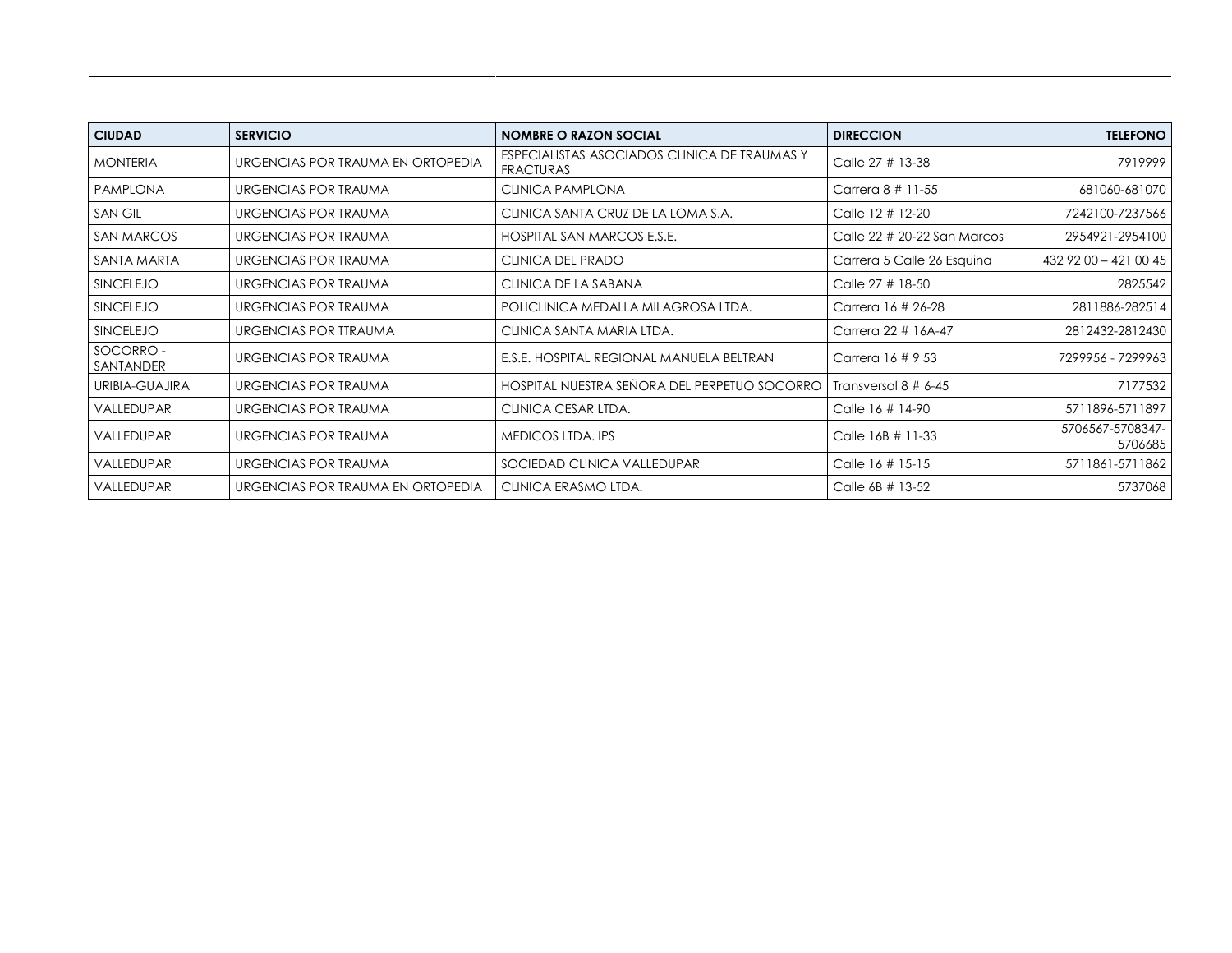## AYUDAS DIAGNOSTICAS

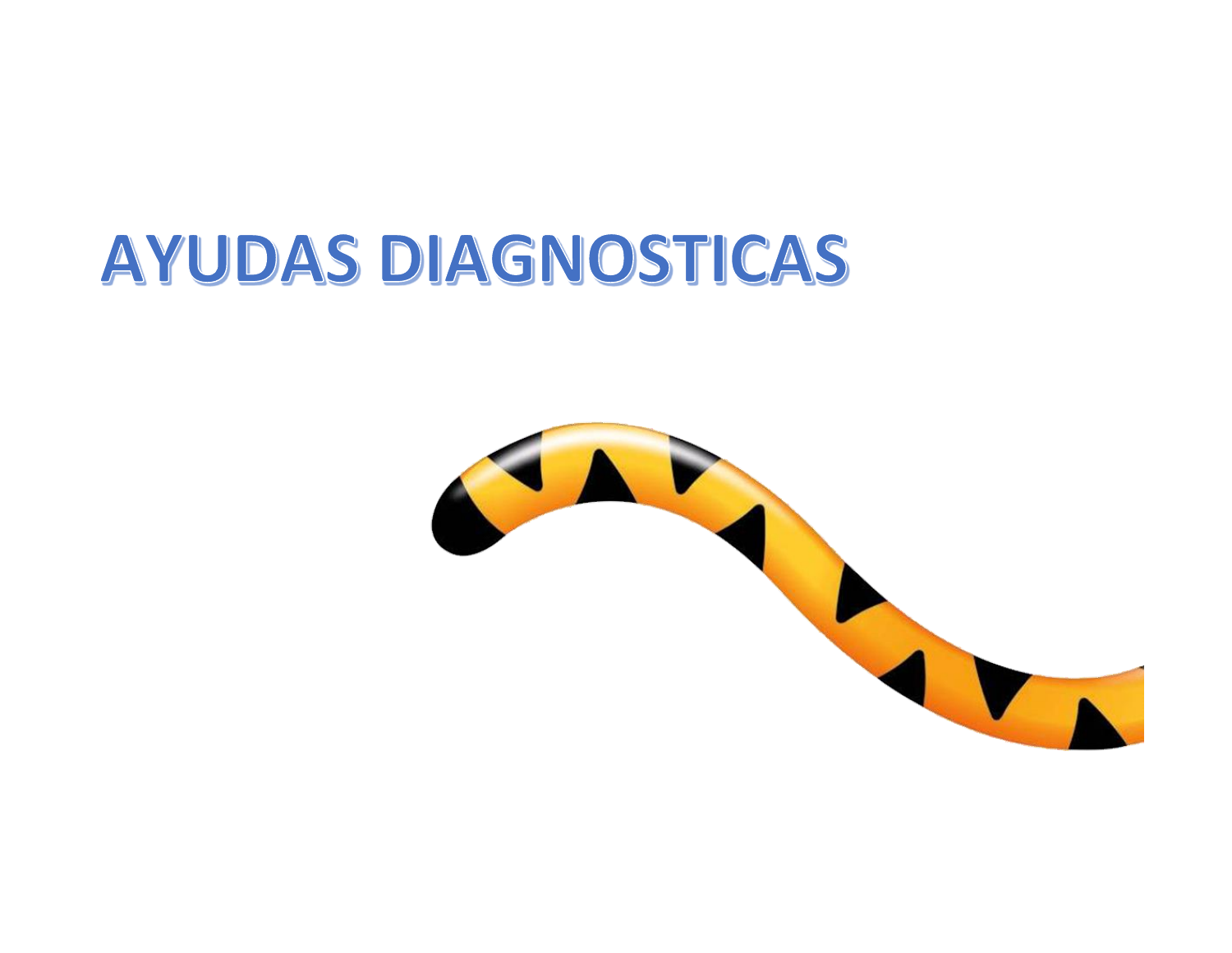| <b>CIUDAD</b>                      | <b>SERVICIO</b>   | <b>NOMBRE O RAZON SOCIAL</b>                                               | <b>DIRECCION</b>                                | <b>TELEFONO</b>              |
|------------------------------------|-------------------|----------------------------------------------------------------------------|-------------------------------------------------|------------------------------|
| <b>AGUACHICA -</b><br><b>CESAR</b> | <b>RADIOLOGIA</b> | CLINICA DE ESPECIALISTAS MARIA AUXILIADORA LTDA                            | CL 5 # 32 07                                    | 5653357-5653356 -<br>5653429 |
| <b>BARRANCABERMEJ</b>              | <b>RADIOLOGIA</b> | CLINICA SAN NICOLAS-BARRANCABERMEJA                                        | CALLE 52 # 17-85                                | 6225895                      |
| BARRANCABERMEJ<br>A                | <b>RADIOLOGIA</b> | UNIDAD CLINICA LA MAGDALENA                                                | CALLE 50 # 24-37                                | 6110809                      |
| <b>BARRANQUILLA</b>                | <b>RADIOLOGIA</b> | CLINICA SAN VICENTE-UNIDAD MEDICO Qx                                       | Carrera 49C No. 86-46                           | 3575904-3575964              |
| <b>BARRANQUILLA</b>                | <b>RADIOLOGIA</b> | CLINICA DEL CARIBE                                                         | Calle 80 # 49C-65                               | 3305200                      |
| <b>BARRANQUILLA</b>                | <b>RADIOLOGIA</b> | <b>CLINICA GENERAL DEL NORTE</b>                                           | Carrera 48 # 70-28                              | 3564455-3582928              |
| <b>BARRANQUILLA</b>                | <b>RADIOLOGIA</b> | CLINICA LA ASUNCIÓN                                                        | Calle 70B # 41-93                               | 3365900-315-<br>2197605      |
| <b>BARRANQUILLA</b>                | <b>RADIOLOGIA</b> | SOCIEDAD CLINICA IBEROAMERICA<br>S.A.S                                     | Cl. 86 # 50 36                                  | 3221777                      |
| <b>BARRANQUILLA</b>                | <b>RESONANCIA</b> | SOCIEDAD CLINICA IBEROAMERICA<br>S.A.S                                     | $Cl. 86 \# 50 36$                               | 3221777                      |
| <b>BARRANQUILLA</b>                | <b>RADIOLOGIA</b> | <b>CLINICA PORTO AZUL</b>                                                  | CRA. 28 CORREDOR<br>UNIVERSITARIO # 1B-31       | 3672600 - 3672700            |
| <b>BARRANQUILLA</b>                | <b>RESONANCIA</b> | <b>CLINICA PORTO AZUL</b>                                                  | CRA. 28 CORREDOR<br>UNIVERSITARIO $#$ 1B $-$ 31 | 3672600 - 3672700            |
| <b>BARRANQUILLA</b>                | <b>RADIOLOGIA</b> | CLINICA ATENAS LIMITADA IPS                                                | Calle 80 # 49C-10                               | 3568383-3780052              |
| <b>BARRANQUILLA</b>                | <b>RADIOLOGIA</b> | <b>CLINICA DE FRACTURAS</b>                                                | Carrera 51B # 86-48                             | 3780050                      |
| <b>BARRANQUILLA</b>                | <b>RADIOLOGIA</b> | <b>CLINICA LA VICTORIA</b>                                                 | Calle 45 # 14-98                                | 3464600-3460022-<br>3460033  |
| <b>BUCARAMANGA</b>                 | <b>RADIOLOGIA</b> | CLINICA CHICAMOCHA                                                         | CARRERA 28 # 40-30                              | 6459680                      |
| <b>BUCARAMANGA</b>                 | <b>RADIOLOGIA</b> | CLINICA MATERNO INFANTIL SAN LUIS                                          | CALLE 48 # 28-56                                | 6430026                      |
| <b>BUCARAMANGA</b>                 | <b>RADIOLOGIA</b> | FUNDACIÓN OFTALMOLÓGICA DE SANTANDER-CLINICA<br><b>CARLOS ARDILA LULLE</b> | Carrera 24 Calle 154<br>Urbanización El bosque  | 6384160-6382828              |
| <b>BUCARAMANGA</b>                 | <b>RESONANCIA</b> | FUNDACIÓN OFTALMOLÓGICA DE SANTANDER-CLINICA<br><b>CARLOS ARDILA LULLE</b> | Carrera 24 Calle 154<br>Urbanización El bosque  | 6384160-6382828              |
| CARTAGENA                          | <b>RADIOLOGIA</b> | CLINICA SAN JOSE DE TORICE                                                 | Cr. 14 # 43-66 BARRIO<br><b>TORICES</b>         | 6569030                      |
| CARTAGENA                          | <b>RADIOLOGIA</b> | NUEVO HOSPITAL DE BOCAGRANDE                                               | Calle 5A Carrera 6A                             | 6502800                      |
| <b>CERETE</b>                      | <b>RADIOLOGIA</b> | <b>CLINICA CERETE IPS LTDA</b>                                             | Calle 15A # 12-48                               | 77448692-7746986             |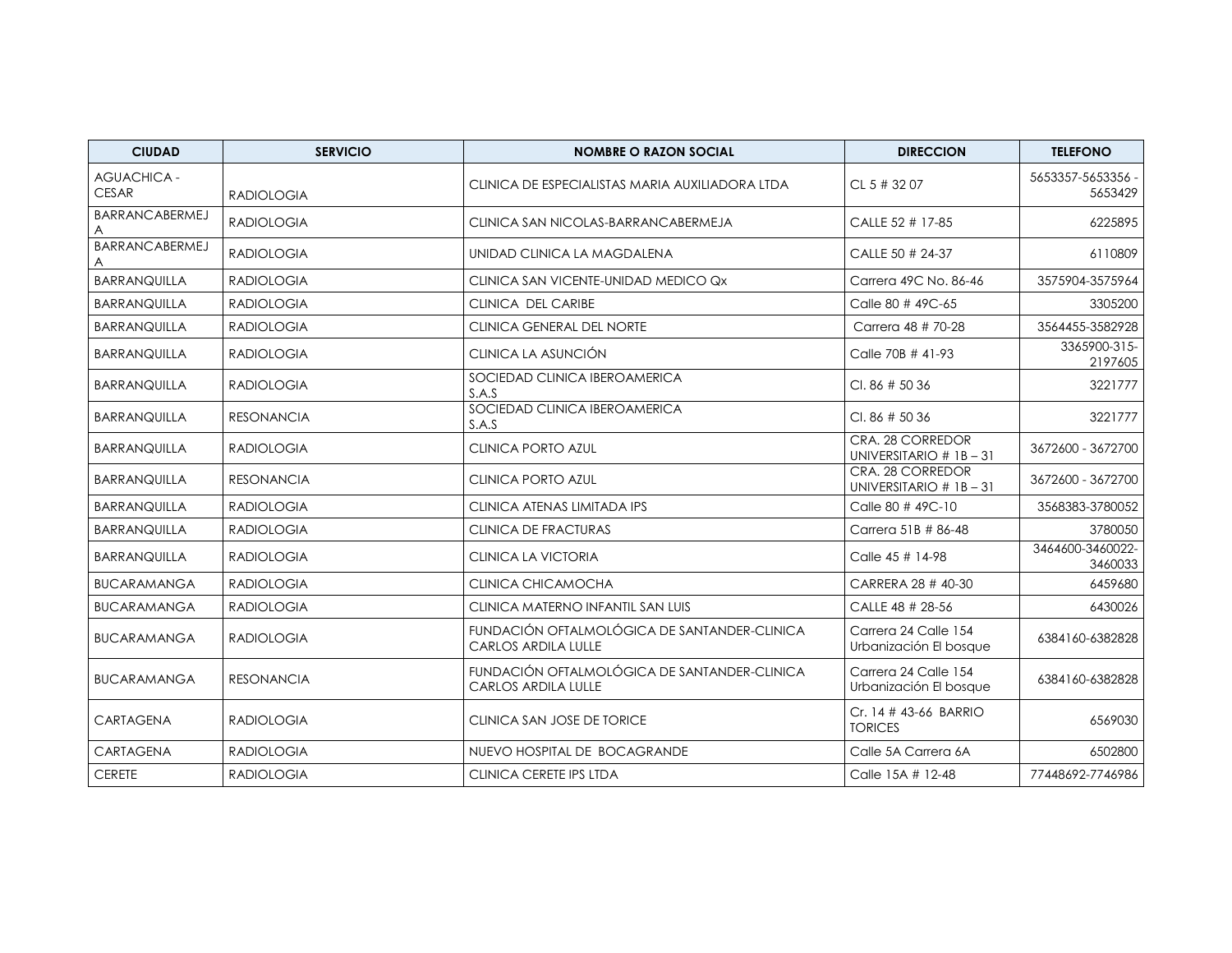| <b>CIUDAD</b>         | <b>SERVICIO</b>   | <b>NOMBRE O RAZON SOCIAL</b>                                     | <b>DIRECCION</b>               | <b>TELEFONO</b>             |
|-----------------------|-------------------|------------------------------------------------------------------|--------------------------------|-----------------------------|
| COROZAL               | <b>RADIOLOGIA</b> | <b>IPS CLINICA COROZAL</b>                                       | Calle 28 # 27-64 Corozal       | 2843599                     |
| <b>CUCUTA</b>         | <b>RADIOLOGIA</b> | CLINICA LOS ANDES LTDA.                                          | Avenida $1 \# 17-21$           | 5730880                     |
| <b>CUCUTA</b>         | <b>RADIOLOGIA</b> | CLINICA SANTA ANA                                                | Avenida $11E \# 8-41$          | 5828384                     |
| <b>CUCUTA</b>         | <b>RESONANCIA</b> | CLINICA SANTA ANA                                                | Avenida $11E \# 8-41$          | 5828384                     |
| <b>FUNDACION</b>      | <b>RADIOLOGIA</b> | CLINICA SANTA TERESA DE FUNDACION                                | $Cr.7#11-78$                   | 4140237-4141473             |
| <b>MAICAO</b>         | <b>RADIOLOGIA</b> | SOCIEDAD MEDICA CLINICA MAICAO LTDA.                             | Calle 16 # 6-41 MAICAO         | 7250300-7250400             |
| <b>MONTERIA</b>       | <b>RADIOLOGIA</b> | CLINICA CENTRAL DE MONTERIA                                      | Carrera 6 # 30-36              | 7823376-7823282             |
| <b>MONTERIA</b>       | <b>RADIOLOGIA</b> | <b>CLINICA MONTERIA</b>                                          | Calle 30 # 3-19                | 7823370-7811963             |
| <b>MONTERIA</b>       | <b>RESONANCIA</b> | <b>CLINICA MONTERIA</b>                                          | Calle 30 # 3-19                | 7823370-7811963             |
| <b>MONTERIA</b>       | <b>RADIOLOGIA</b> | <b>CLINICA ZAYMA</b>                                             | Calle 28 # 7-11                | 7811848                     |
| <b>MONTERIA</b>       | <b>RESONANCIA</b> | CLINICA ZAYMA                                                    | Calle 28 # 7-11                | 7811848                     |
| <b>MONTERIA</b>       | <b>RADIOLOGIA</b> | ESPECIALISTAS ASOCIADOS CLINICA DE TRAUMAS Y<br><b>FRACTURAS</b> | Calle 27 # 13-38               | 7919999                     |
| <b>MONTERIA</b>       | <b>RESONANCIA</b> | ESPECIALISTAS ASOCIADOS CLINICA DE TRAUMAS Y<br><b>FRACTURAS</b> | Calle 27 # 13-38               | 7919999                     |
| <b>PAMPLONA</b>       | <b>RADIOLOGIA</b> | CLINICA PAMPLONA                                                 | Carrera 8 # 11-55              | 681060-681070               |
| <b>SAN GIL</b>        | <b>RADIOLOGIA</b> | CLINICA SANTA CRUZ DE LA LOMA S.A.                               | Calle 12 # 12-20               | 7242100-7237566             |
| SAN MARCOS            | <b>RADIOLOGIA</b> | <b>HOSPITAL SAN MARCOS E.S.E.</b>                                | Calle 22 # 20-22 San<br>Marcos | 2954921-2954100             |
| SANTA MARTA           | <b>RADIOLOGIA</b> | CLINICA DEL PRADO                                                | Carrera 5 Calle 26 Esquina     | 432 92 00 - 421 00<br>45    |
| SINCELEJO             | <b>RADIOLOGIA</b> | CLINICA DE LA SABANA                                             | Calle 27 # 18-50               | 2825542                     |
| SINCELEJO             | <b>RADIOLOGIA</b> | POLICLINICA MEDALLA MILAGROSA LTDA.                              | Carrera 16 # 26-28             | 2811886-282514              |
| SINCELEJO             | <b>RADIOLOGIA</b> | CLINICA SANTA MARIA LTDA.                                        | Carrera 22 # 16A-47            | 2812432-2812430             |
| SOCORRO-<br>SANTANDER | <b>RADIOLOGIA</b> | E.S.E. HOSPITAL REGIONAL MANUELA BELTRAN                         | Carrera 16 # 9 53              | 7299956 - 7299963           |
| URIBIA-GUAJIRA        | <b>RADIOLOGIA</b> | HOSPITAL NUESTRA SEÑORA DEL PERPETUO SOCORRO                     | Transversal $8 \# 6 - 45$      | 7177532                     |
| VALLEDUPAR            | <b>RADIOLOGIA</b> | CLINICA CESAR LTDA.                                              | Calle 16 # 14-90               | 5711896-5711897             |
| VALLEDUPAR            | <b>RADIOLOGIA</b> | MEDICOS LTDA. IPS                                                | Calle 16B # 11-33              | 5706567-5708347-<br>5706685 |
| VALLEDUPAR            | <b>RADIOLOGIA</b> | SOCIEDAD CLINICA VALLEDUPAR                                      | Calle 16 # 15-15               | 5711861-5711862             |
| VALLEDUPAR            | <b>RADIOLOGIA</b> | CLINICA ERASMO LTDA.                                             | Calle $6B \# 13-52$            | 5737068                     |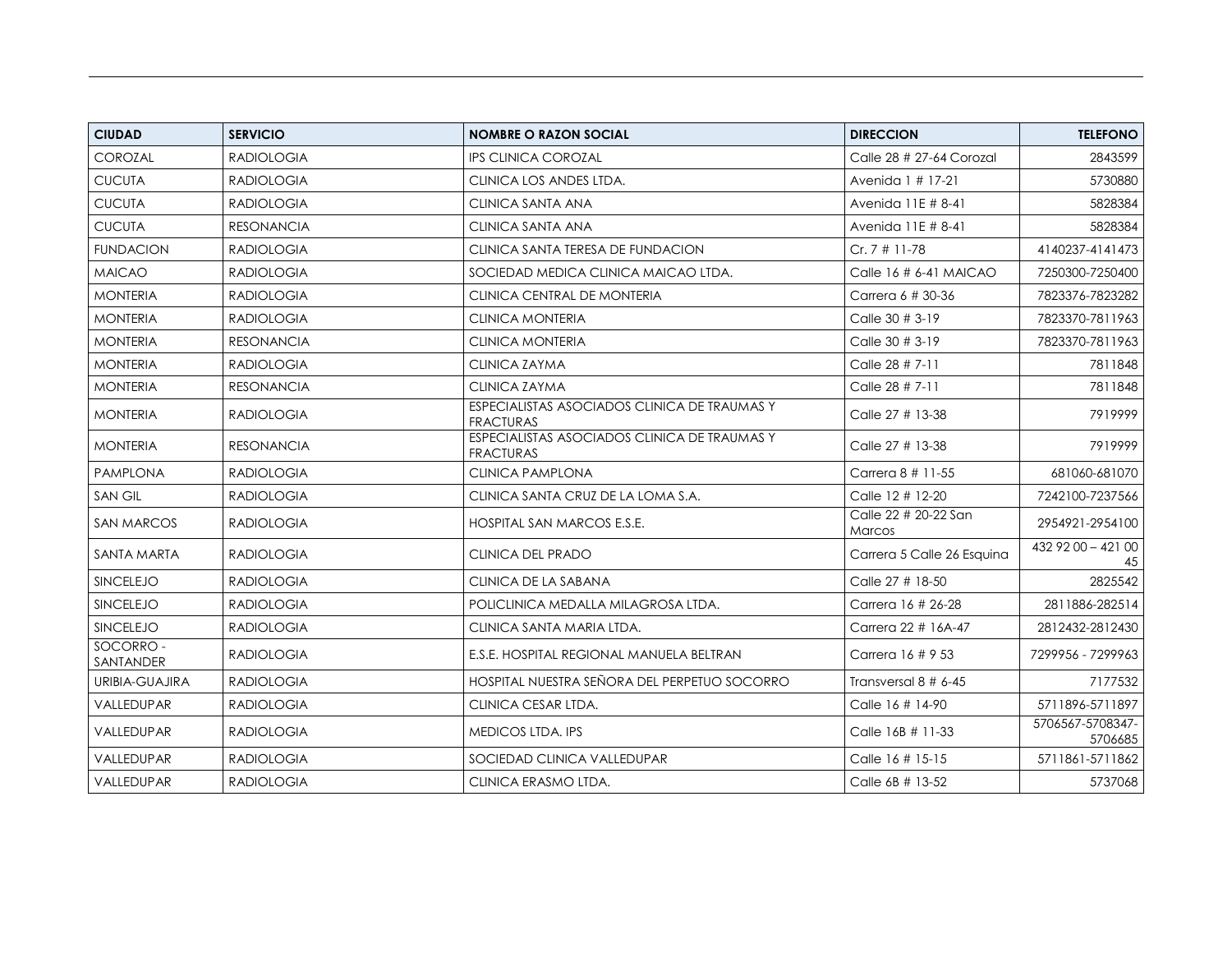## ODONTOLOGIA